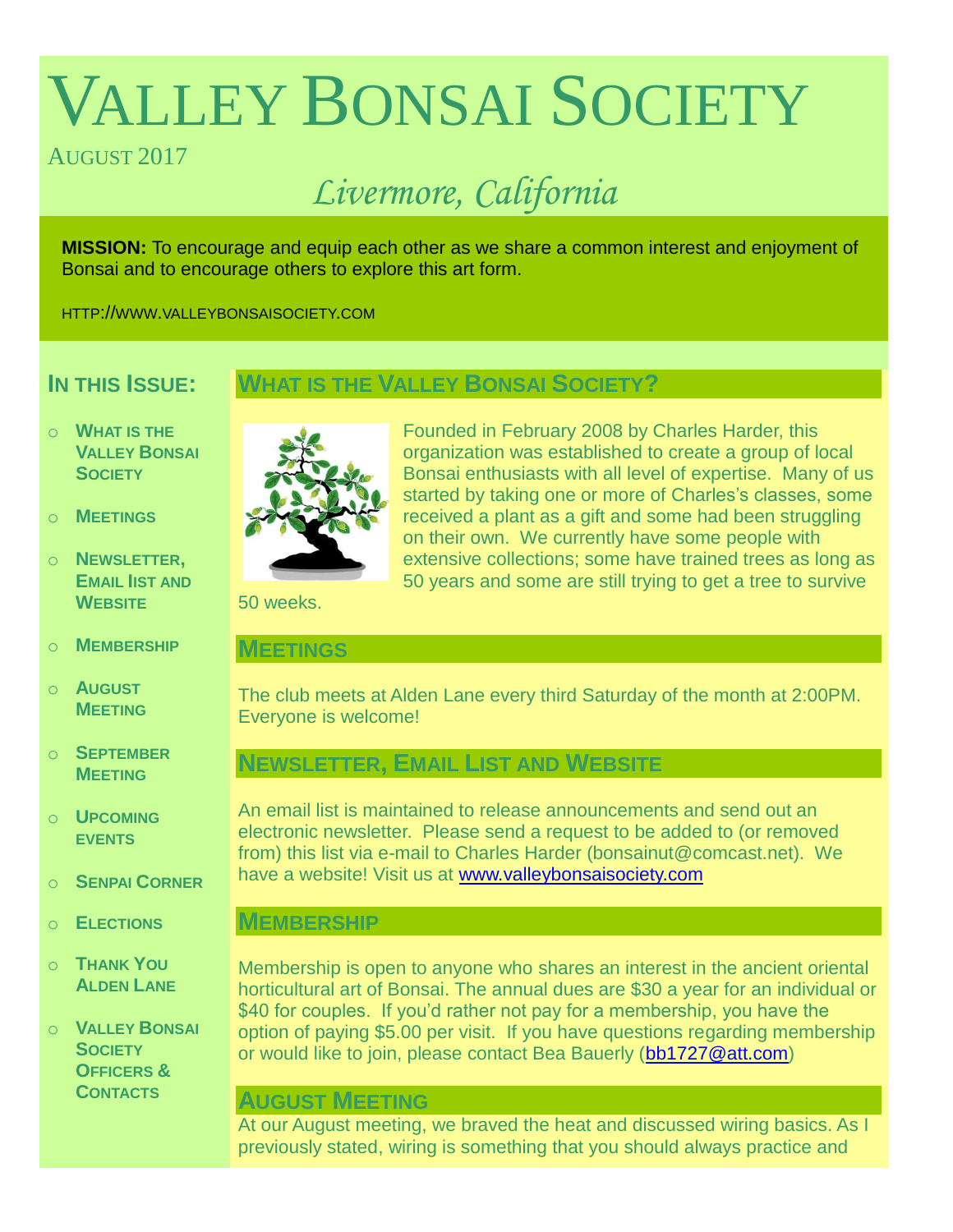strive to improve. Making sure your wire is applied evenly, and neatly. You should avoid crossing wires and if the wire applied is too small of a gauge, then add a second wire alongside of the first wire. Wiring is an essential part of our techniques for developing our trees so be careful and meticulous, and your efforts will be rewarded.

#### **SEPTEMBER MEETING**

At the September meeting, I will discuss re-potting. It is a little early yet for any late summer early fall re-potting, but I will cover some of the techniques that you will use when the time comes. By re-potting in the fall, you still give your tree a little time to adjust to the change before it settles down for winter, and then in the spring it will use all of its energy on new growth instead of both the re-pot and new growth. I hope to see you all there.

#### **UPCOMING EVENTS**

#### **October 7th, 2017 Cupertino, California**

**Midori Bonsai Club**: 56th Annual Bonsai Show at the Quinlan Community Center, 10185 N. Stelling Road, from 10 AM – 5 PM with a bonsai demonstration by Juan Cruz at 1:30 PM. The demonstration tree will be raffled off at the end of the demonstration. There will be a Beginners Workshop for those new to bonsai at 10 AM for a nominal fee. A tree will be provided along with basic instruction. Members will be available to take a look, and advise you, on any bonsai you'd like to bring in. There will be several bonsai vendors to supply you with plant material, tools, pots, etc, and a club member's plant sale. Admission is free with plenty of parking available.

#### **October 14 - 15, 2017 Oakland, California**

**East Bay Bonsai Society**: 56th Annual Show will be held at the Lakeside Garden Center, 666 Bellevue Ave., Lake Merritt.. Show hours are 10 AM - 5 PM on Saturday and 11 AM - 4 PM on Sunday. Headliner is bonsai artist, Peter Tea, he will conduct a free styling demonstration on Sunday from 1 - 3:30 PM. The show will feature over 50 tree varieties and ages and will also feature a plant sale and raffle.

#### **October 21 -22, 2017 Union City, California**

**Yamato Bonsai Kai**: 46th Annual Bonsai Exhibition and Demonstration, featuring Sensei Johnny Uchida will be held at the Southern Alameda County Buddhist Church, 32975 Alvarado-Niles Rd. Hours are noon - 6 PM Saturday, and 10 AM – 5 PM Sunday. Demonstration will begin each day at 1:30 PM, with the demo tree raffled as the Grand Prize. The exhibition will feature over 80 trees from veteran and new club members. Benefit raffle immediately after each demo will have dozens of bonsai items and trees each day. Free admission and parking. Large Vendor area and Plant Sales events will be onsite. Visit us at [www.yamatobonsai.org](http://www.yamatobonsai.org/) for directions and further information.

#### **SENPAI CORNER**

So, I was planning on writing about bonsai size classification since some of you have asked about it at our meetings in the past. Doing some noodling on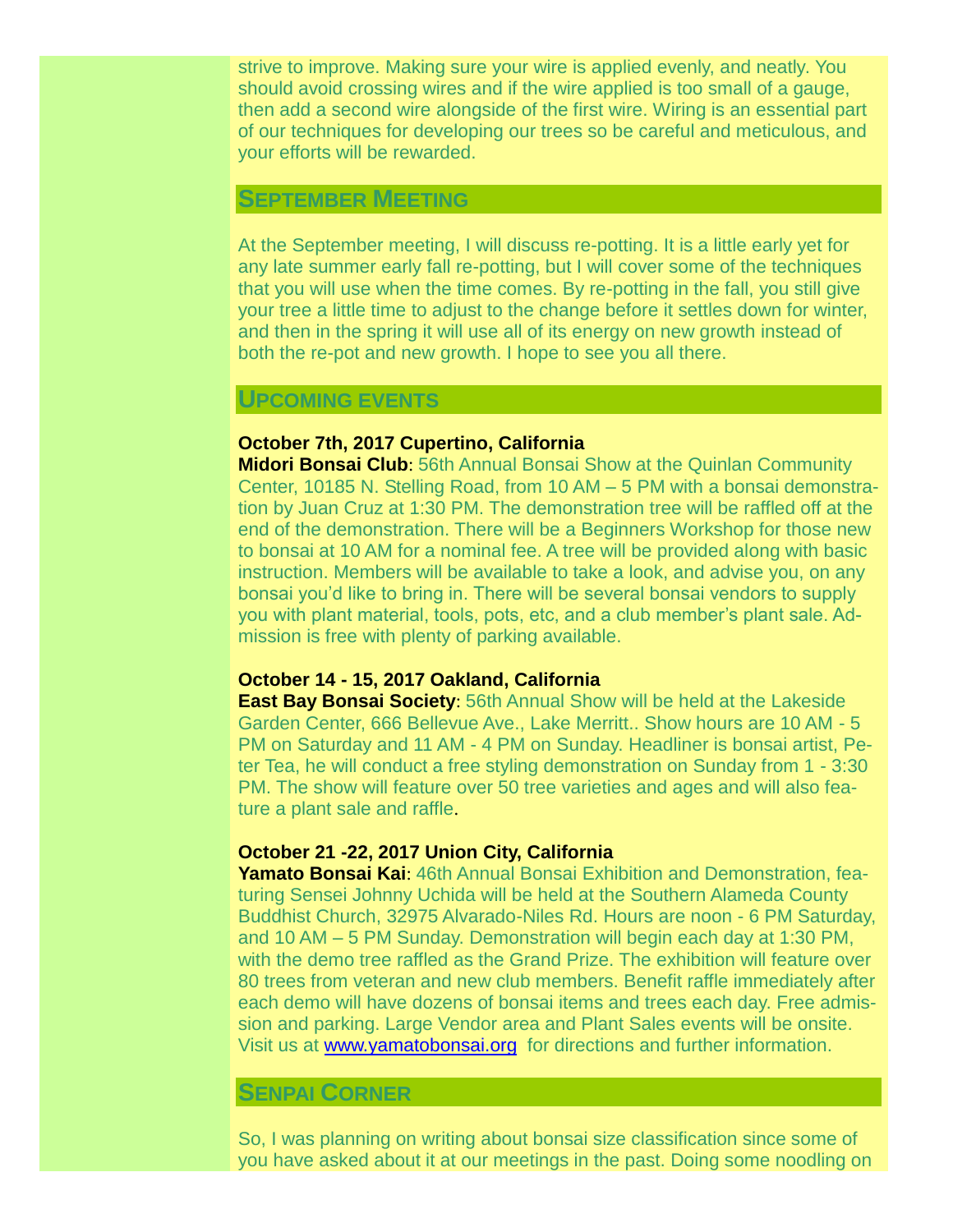the internet, I have learned that there is a lot of opinions out there as to what the classifications are and what they are called. I will just summarize what I believe is the general consensus and if you are interested, feel free to explore the topic on your own and let me know your thoughts. Keishi or Keshitsubo: fingertip bonsai - under 2 inches Shito: Also fingertip or two finger – up to 3 inches Mame: One handed – up to 6 inches Shohin: One handed – up to 8 inches Komono: One handed – 6 to 10 inches Katade-mochi: One to Two hands – 10 to 18 inches Kifu: One to two hands – up to 16 inches Chiu or Chumono: Two handed – 16 to 36 inches Omono or Dai: Four handed – 30 to 48 inches Hachi-uye: Six handed – 40 to 60 inches Imperial: Eight handed – 60 to 80 inches

#### **ELECTIONS**

Positions on the Board are still available. Please contact Bea if you are interested.

#### **THANK YOU ALDEN LANE**



981 Alden Lane Livermore, CA 94550 (925) 447-0280

[www.aldenlane.com](http://www.aldenlane.com/)

Thanks to Alden Lane for allowing us to meet for free at the nursery as we start up. Alden Lane Nursery has evergreen and blooming trained Bonsai specimens in many sizes for indoors and outdoor gardens. Stop in and let one of the Bonsai experts help you design your own Bonsai masterpiece from the selection of Bonsai pots and starter plants. They also carry Bonsai tools and enough useful Bonsai accessories to satisfy even the most dedicated bonsai tree hobbyist.

The nice thing about meeting at Alden Lane is that you have the opportunity to not only pick up bonsai stock and supplies but to shop under the oaks amongst one

of the most extensive offerings for your home and garden. Inspiration and beauty abounds where ever you look along with the friendly, knowledgeable staff of Alden Lane. Don't forget to say THANK YOU for the incredible support!

# **SOCIETY OFFICERS AND CONTACTS**

**Vice President** Open Position **Secretary** Bea Bauerly bb1727@att.com

**President** Charles Harder bonsainut@comcast.net